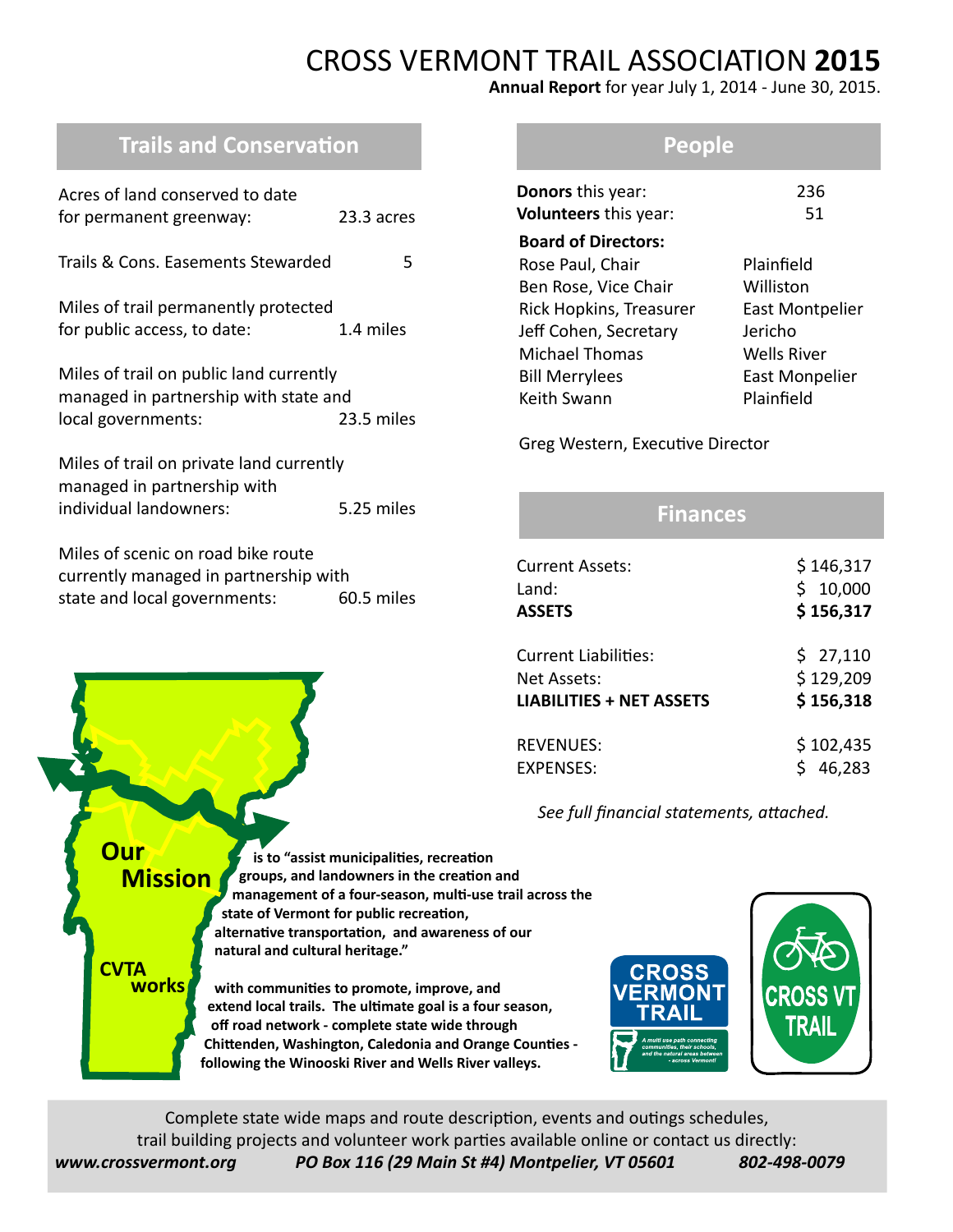#### Cross Vermont Trail Association, Inc. **Statement of Financial Position**

*For the FY July 1, 2014 - June 30, 2015 as of the end of the year on June 30.*

#### ASSETS

| <b>Current Assets</b>                                                                                |                                             |
|------------------------------------------------------------------------------------------------------|---------------------------------------------|
| Cash<br>Receivable<br><b>Prepaid Exp</b><br><b>Accrued Rev</b><br><b>Other Current Assets</b>        | 111,596<br>22,405<br>1,493<br>10,093<br>730 |
| <b>Total Current Assets</b>                                                                          | 146,317                                     |
| <b>Noncurrent Assets</b>                                                                             |                                             |
| Land<br>Equipment<br>Less: accumulated depreciation                                                  | 10,000                                      |
| <b>Total Noncurrent Assets</b>                                                                       | 10,000                                      |
| <b>Total Assets</b>                                                                                  | 156,317                                     |
| <b>LIABILITIES AND NET ASSETS</b>                                                                    |                                             |
| <b>Current Liabilities</b>                                                                           |                                             |
| Payable<br><b>Accrued Payroll</b><br><b>Reimbursable Direct Costs</b><br><b>Conditional Advances</b> | 5,194<br>829<br>10,250                      |
| <b>Short Term Loans</b>                                                                              | 10,837                                      |
| <b>Total current liabilities</b>                                                                     | 27,110                                      |
| <b>Total liabilities</b>                                                                             | 27,110                                      |
| <b>Net Assets</b>                                                                                    |                                             |
| Unrestricted<br><b>Temporarily Restricted</b><br><b>Permanently Restricted</b>                       | 42,647<br>78,727<br>7,835                   |
| <b>Total net assets</b>                                                                              | 129,209                                     |
| <b>Total liabilities and net assets</b>                                                              | 156,318                                     |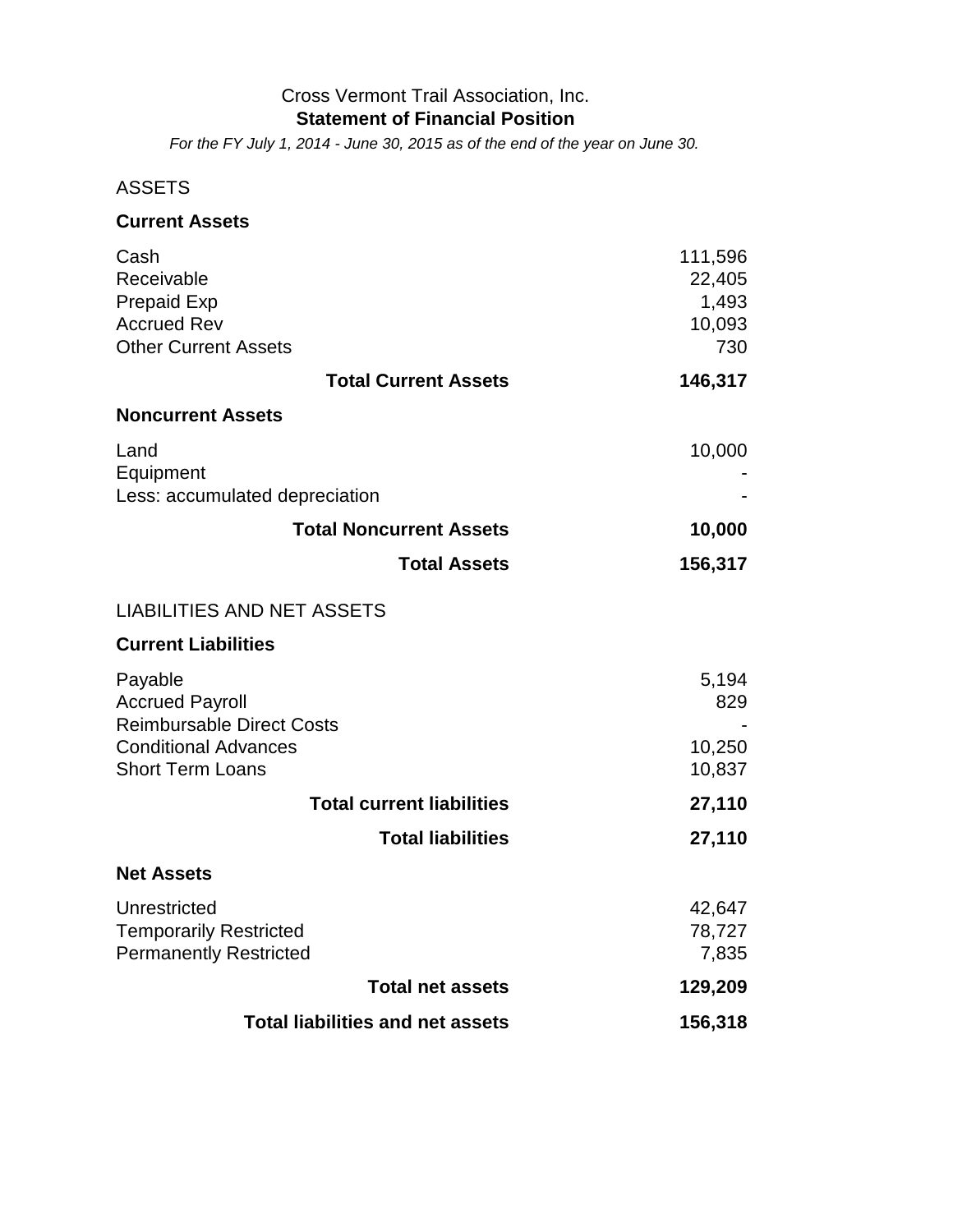#### Cross Vermont Trail Association, Inc. **Statement of Financial Activities**

*For the FY July 1, 2014 - June 30, 2015 as of the end of the year on June 30.*

|                                               | <b>Unrestricted</b> | <b>Temporarily</b><br><b>Restricted</b> | <b>Permanently</b><br><b>Restricted</b> | <b>Total</b> |
|-----------------------------------------------|---------------------|-----------------------------------------|-----------------------------------------|--------------|
| <b>Revenues</b>                               |                     |                                         |                                         |              |
| Contributions                                 | 12,517              | 45,791                                  |                                         | 58,308       |
| Grants                                        | 38,040              |                                         |                                         | 38,040       |
| Other Income                                  | 5,685               | 74                                      |                                         | 5,759        |
| Less: Cost of Sales (including value donated) | (3,239)             |                                         |                                         | (3,239)      |
| In-kind                                       | 3,567               |                                         |                                         | 3,567        |
| Rev before releases from restriction          | 56,570              | 45,865                                  |                                         | 102,435      |
| Net Assets Released from Restriction          |                     |                                         |                                         |              |
| <b>Total Revenue</b>                          | 56,570              | 45,865                                  |                                         | 102,435      |
| <b>Expenses</b>                               |                     |                                         |                                         |              |
| Program                                       | 22,805              |                                         |                                         | 22,805       |
| Administration                                | 21,923              |                                         |                                         | 21,923       |
| Fundraising                                   | 1,555               |                                         |                                         | 1,555        |
| <b>Total Expenses</b>                         | 46,283              |                                         |                                         | 46,283       |
| Change in Net Assets                          | 10,287              | 45,865                                  |                                         | 56,152       |
| Net Assets, beginning of Fiscal Year          | 32,360              | 32,862                                  | 7,835                                   | 73,057       |
| Net Assets, end of period                     | 42,647              | 78,727                                  | 7,835                                   | 129,209      |